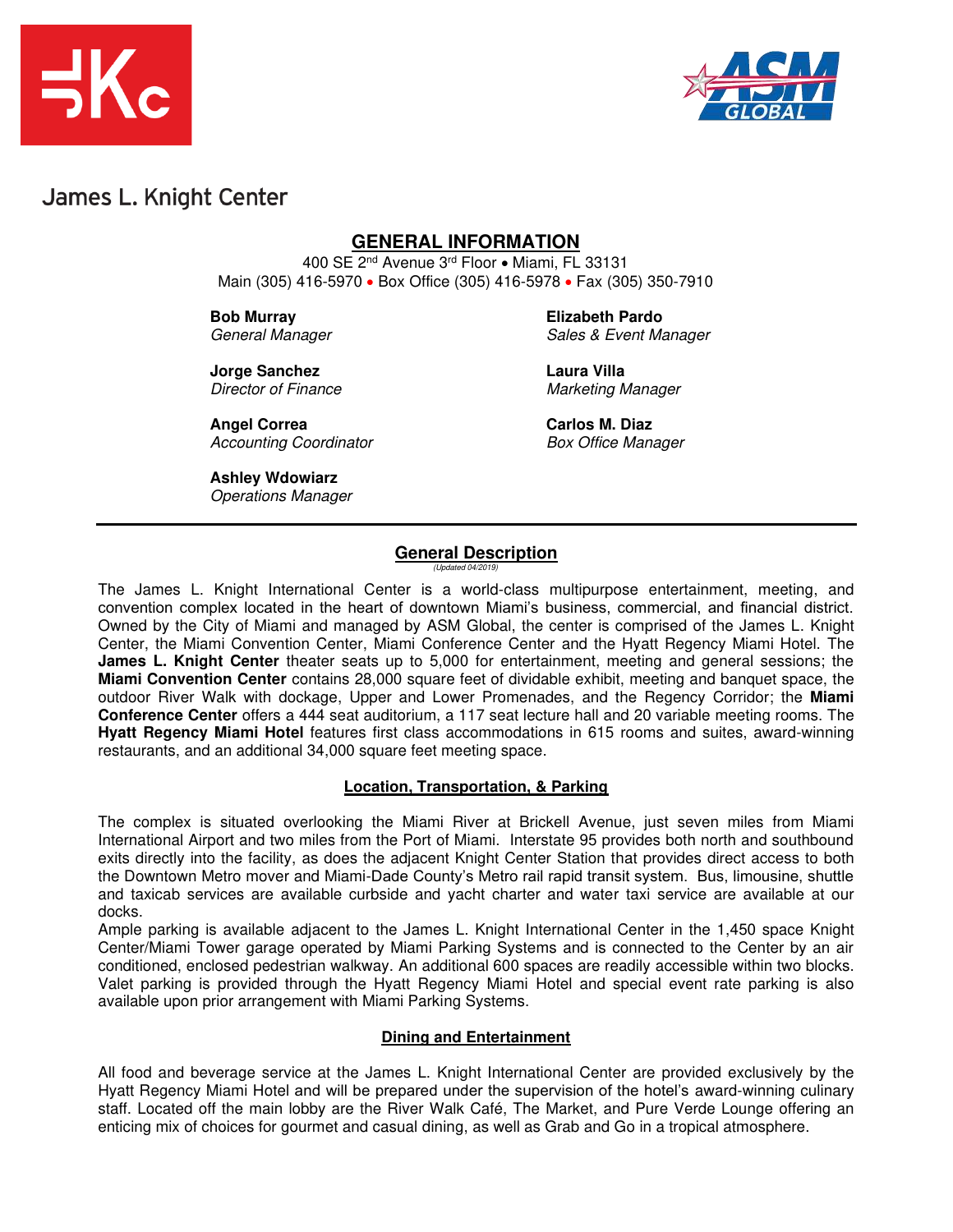#### **OVERVIEW**

Regardless of the event type, chances are it has played the James L. Knight Center in one form or another. Whether hosting such diverse events as Summit of the Americas, Lady Gaga, World Championship Boxing, Miss Universe, Premios Lo Nuestro (Latin Music Awards), IBM's Annual Shareholder Meeting, Miguel Bose or Sting, the James L. Knight Center has repeatedly met and exceeded the requirements of the most demanding and unusual events.

#### **Stage and Floor Dimensions**

Unlimited staging configurations are readily designed and constructed on site with 80 sections of  $4' \times 8'$ Stage-Right staging at 36" – 54" heights and 6' X 8' risers available in 16" and 24" heights. Additional staging requirements will be met upon request. Masking panels, steps, railings, restraint barricades and ramps are included and can be placed anywhere on the **16,000 sq**. ft. fan-shaped auditorium floor featuring a 100' radius.

#### **Fly System**

The fly system consists of two separate line sets. The main system consists of 22 seventy-foot lines over the main stage utilizing independent electric winch drives overhead. The second system consists of 7 motorized lines up close to the permanent seating area. Height from the auditorium floor to the catwalk bottom is 35' with an additional 10' up to the grid. Maximum concentrate load that may be hung directly from the catwalk hanger is 6,000 pounds. Grid loading is 100 lbs. per sq. ft. Masking, legs, borders, travelers; a full main curtain and cyclorama are available.

#### **Electric**

Power is 3,600 amps 3-phase 4 wires and split to 3 bull switches of 400-amp legs per switch.

#### **Lighting**

The permanent house lighting system features forty (40) Par 64 lamps with dimmers, three (3) 1200-watt Lycian spotlights with assorted gels, and twenty (20) ETC Source Fours with ETC dimming rack and DF 50 diffusion hazer.

#### **Sound**

The JLKC maintains a fully integrated state of the art sound system with turnkey capabilities. The system features: L 'Acoustic K2 Line arrays and SB28 Subs with a Yamaha CL5 Digital mixing console. For specification on pricing please refer to rate sheet and equipment list upon request.

#### **Loading**

The Auditorium floor is easily accessible via a 10' X 10' X 22' (25' diagonal) freight elevator. The 22,000 lb., capacity unit can be accessed either directly at street level or at dock level inside the facility's enclosed and secure five (5) bay handling and logistics terminal.

#### **Production Office**

The Production office is located directly behind stage left. Room size is 256 sq ft. and includes Wi-Fi and hardwire internet connectivity, Cable TV, desks and chairs.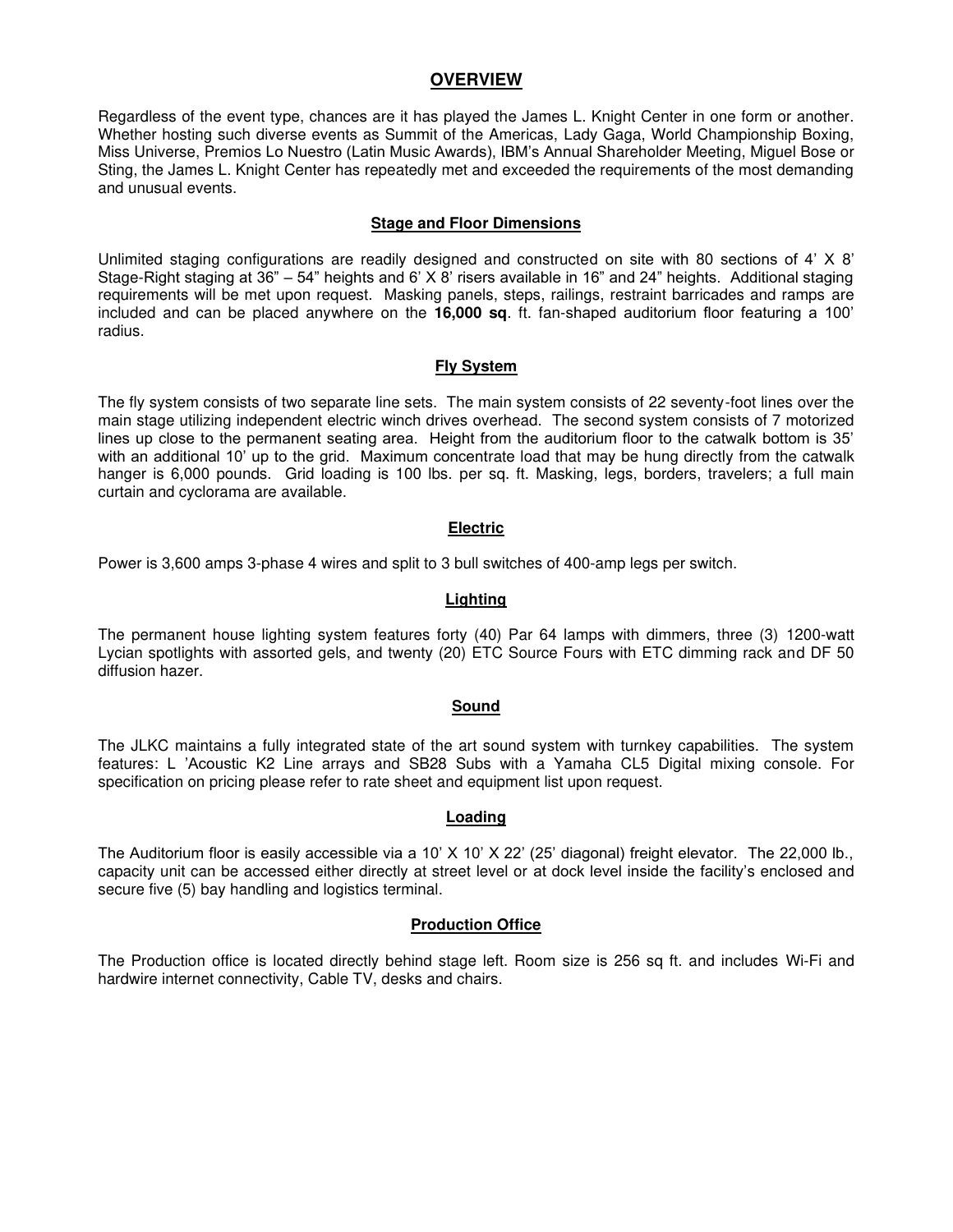#### **Dressing Rooms**

Located one floor directly below backstage via passenger elevator, our renovated dressing room facilities consist of 2 Star, 2 Chorus and 6 Standard rooms. All are equipped with electrical outlets, make-up counters, full mirrors, washbasins, toilet facilities, walk-in showers and hanging racks. Wi-Fi is available in all dressing rooms. The 2 Star Rooms are decorated in a sleek, luxurious, contemporary style with full kitchenette including, undercounter refrigerator, Nespresso machine, hot tea maker, clothing steamers, HD TVs with full Comcast channel lineup and Netflix, soundbar with Bluetooth, illuminated make-up station, clothing steamer, European L-shaped sofas, and maple flooring.

#### **Standard Auditorium Set-up**

- House lighting, ventilation, heat and air conditioning as required during event. (In recognition of energy conservation, a minimum level of comfort will be maintained until two hours before event commencement).
- Regular theatre-style seating arrangement (see enclosed seating diagram).
- Maximum stage configuration of 64' X 40'.
- 10 dressing rooms

Additional equipment and operator service costs shall be borne by the User. In addition, User shall be responsible for removal of bulk trash, crates, lumber, and packing materials prior to the event and following load-out. Any costs incurred by the Center for bulk trash not removed by User will result in additional charges at prevailing rates.

#### **Stagehands**

The James L. Knight Center has an exclusive agreement with the Miami Stage Employees Local #500 of the International Alliance of Theatrical Stage Employees (IATSE) to provide all labor required for any production, performance, or exhibition. This includes conventions, trade shows, exhibitions, meetings, banquets, entertainment, sports activities and consumer shows held in the James L. Knight Center Theater. The charges for such services are not included in the facility rental fee and will be included as a cost to the User upon event settlement (see enclosed wage schedules).

#### **Food Services, Catering, and Concessions**

All food, beverage and concession services are provided exclusively by the Hyatt Regency Miami Hotel Catering Department. Backstage catering is at the discretion of the lessee.

#### **Merchandise and Novelty Item**

All merchandise and novelty services shall be made through prior arrangement with ASM Global.

#### **Audio – Visual**

All Audio – Visual requirements shall be provided by the Center upon your request to the Operations Manager. Additional fees will apply.

#### **Rate Schedule for Ticketed & Non – Ticketed Events**

The Center is owned by the City of Miami and operated by ASM Global under an Exclusive management agreement. Rental rates offered herein are established by ordinance from the City of Miami.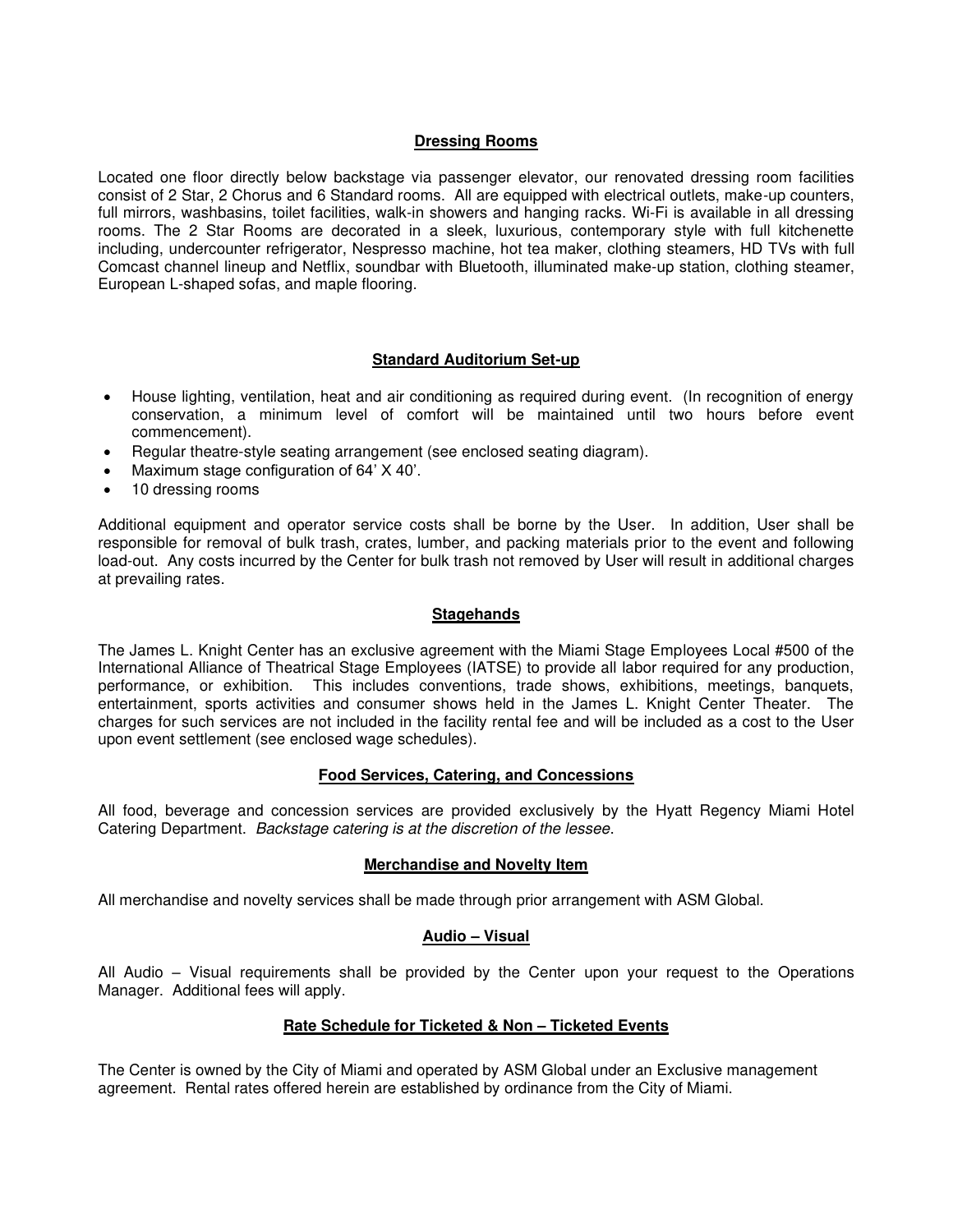#### **Origination Fee**

 **If the event is broadcast, televised, transmitted or in any manner recorded for reproduction, Licensee will pay an Origination Fee of Three Thousand Dollars (\$3,000.00) per show and television "B" rates for the stagehands shall apply."**

#### **General Rental Rates**

(Rates may differ according to event)

#### **Ticketed Events Non-Ticketed Events**

All Space (4,569 seats): \$ 3,000.00 vs. 9% All Space (4,569 seats): \$ 3,000.00

#### **CITY OF MIAMI TICKET SURCHARGE**

The City of Miami applies a Surcharge plus any applicable State admission sales tax for every ticket sold as follows:

| Price for           | Ticket     |
|---------------------|------------|
| admission:          | Surcharge: |
| $$1.00 - $14.99$    | \$0.75     |
| $$15.00 - $29.99$   | \$1.00     |
| $$30.00 - $99.99$   | \$2.00     |
| \$100 - \$249.99    | \$3.00     |
| \$250.00 - \$499.99 | \$5.00     |
| \$500.00 - \$999.99 | \$10.00    |
| \$1,000 and up      | \$12.00    |
|                     |            |

#### **Taxes**

All rentals, personnel, and equipment are subject to applicable Local and State sales tax.

#### **Insurance**

The user is responsible for securing event insurance requiring a minimum of \$ 1,000,000.00 coverage for bodily injury and property damage per occurrence. Specific insurance requirements are provided in the Event Contract Agreement. ASM Global will provide event insurance upon request.

#### **Box Office (Ticketed Events Only)**

The Center maintains a full-service Box Office. Tickets for **all** James L. Knight Center events are sold exclusively through the Box Office Center or Ticketmaster. The Center will maintain complete custody and control of all money received from the sale of tickets for the purpose of applying payment of any balances for rent or otherwise due to the Center.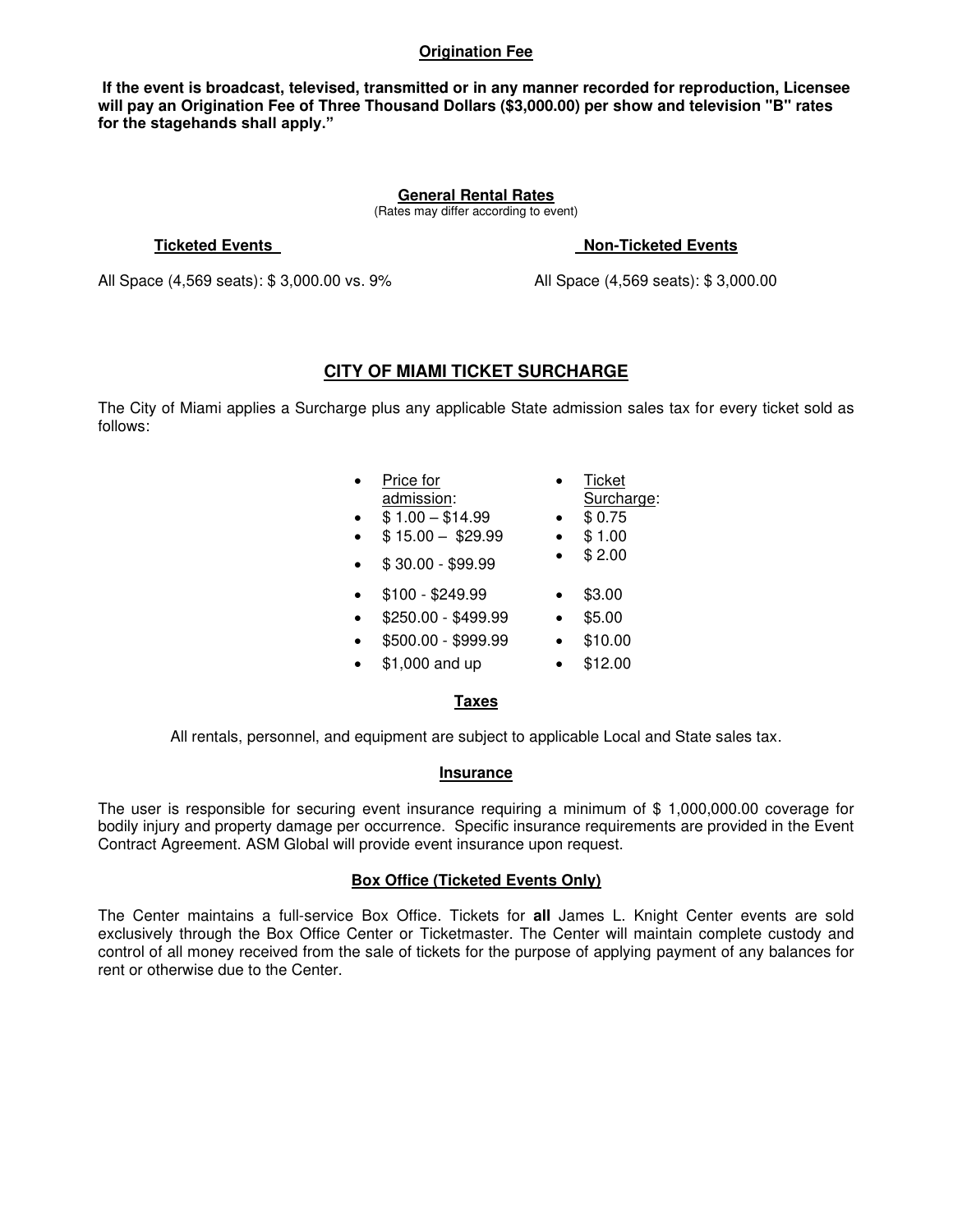### **JAMES L. KNIGHT CENTER**

### **Meetings or General Sessions**

| <b>Section</b>                         | <b>Rate</b> |
|----------------------------------------|-------------|
| Theater Floor Only                     | \$2,000.00  |
| Theater Floor and 1 <sup>st</sup> Tier | \$2,300.00  |
| All Theater Space                      | \$3,000.00  |
| Theater Load-in (per day)              | \$1,100.00  |
| Theater Load-out (per day)             | \$1,100.00  |

**Note: Rates for nonprofit entities for use of the Knight Center may be discounted by 15% upon prior receipt of valid IRS 501 C3 Certificate.** 

| <b>Exhibits</b> |                             |                     |                    |         |  |  |
|-----------------|-----------------------------|---------------------|--------------------|---------|--|--|
| <b>Section</b>  | <b>Capacity</b>             | <b>Exhibit Days</b> | <b>Square Feet</b> | Ceiling |  |  |
| Floor Only      | 73 8' X 10'<br>65 10' X 10' | \$5,600.00          | 13,000             | 36'     |  |  |

| <b>WAGE SCHEDULE "A"</b><br>FOR STAGE PRESENTATIONS, SCHOOLS, CONCERTS, DANCES, FASHION SHOWS,<br><b>NON-COMMERCIAL CONVENTIONS</b> |                               |  |  |
|-------------------------------------------------------------------------------------------------------------------------------------|-------------------------------|--|--|
| Journeyman                                                                                                                          | \$29.50 per hour              |  |  |
| Assistants                                                                                                                          | \$31.50 per hour              |  |  |
| <b>House Heads</b>                                                                                                                  | \$36.50 per hour              |  |  |
| Rigger                                                                                                                              | \$34.00 per hour              |  |  |
| Steward                                                                                                                             | \$37.00 per hour              |  |  |
| \$30.00 per hour<br>Car loaders                                                                                                     |                               |  |  |
| Camera Operator                                                                                                                     | \$36.50 per hour              |  |  |
| Department Head                                                                                                                     | \$35.00 per hour              |  |  |
| After 8 hours worked in any 24 hour period<br>Time and one half                                                                     |                               |  |  |
| Midnight to 8:00 A.M                                                                                                                | Time and one half             |  |  |
| After 40 straight time hours worked for the same<br>event including Holiday Hours                                                   | Time and one half             |  |  |
| Holidays                                                                                                                            | Time and one half             |  |  |
| Performance on Holidays                                                                                                             | Time and one half             |  |  |
| Minimum Call                                                                                                                        | 4 hours                       |  |  |
| <b>Fractional Hours</b>                                                                                                             | Half hours                    |  |  |
| Performance Time                                                                                                                    | 3.5 hours                     |  |  |
| Rehearsal Time                                                                                                                      | <b>Hourly Prevailing Rate</b> |  |  |
| Payroll                                                                                                                             | 22 %                          |  |  |
| Pension, Health & Welfare<br>27 %                                                                                                   |                               |  |  |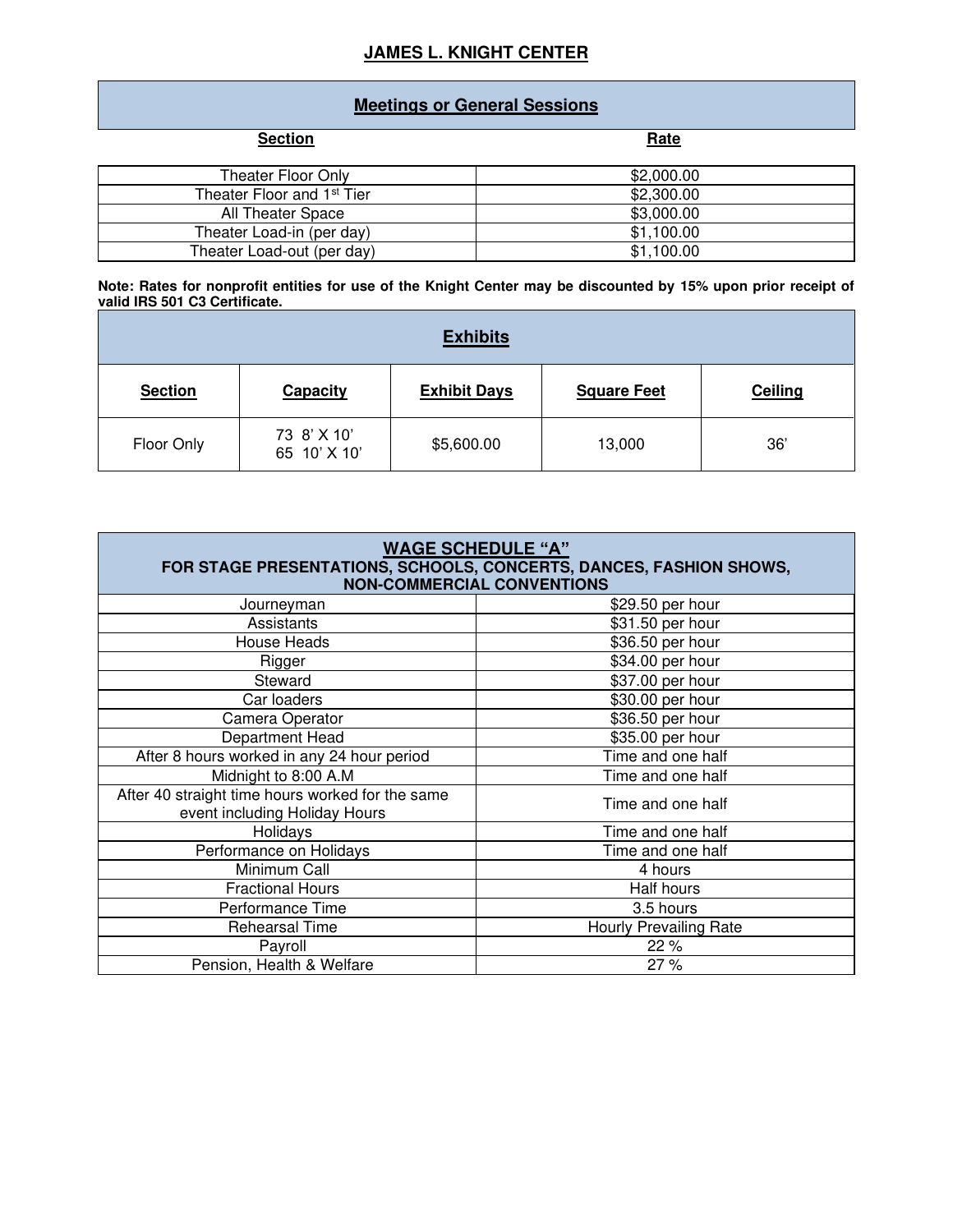| <b>WAGE SCHEDULE "B"</b><br>FOR TELEVISION AND VIDEO TAPE, INDUSTRIAL PRESENTATIONS,<br><b>COMMERCIAL CONVENTIONS</b> |                                                                |  |  |  |
|-----------------------------------------------------------------------------------------------------------------------|----------------------------------------------------------------|--|--|--|
| Journeyman                                                                                                            | \$33.00 per hour                                               |  |  |  |
| Assistants                                                                                                            | \$34.00 per hour                                               |  |  |  |
| House Heads                                                                                                           | \$38.00 per hour                                               |  |  |  |
| Rigger                                                                                                                | \$35.00 per hour                                               |  |  |  |
| Steward                                                                                                               | \$38.00 per hour                                               |  |  |  |
| Car loaders (5-hour minimum)                                                                                          | \$33.00 per hour                                               |  |  |  |
| Camera Operator                                                                                                       | \$38.00 per hour                                               |  |  |  |
| Department Head                                                                                                       | \$36.00 per hour                                               |  |  |  |
| After 8 hours worked in any 24 hour period                                                                            | Time and one half                                              |  |  |  |
| Between 8:00 A.M and 1:00 A.M.<br>Monday through Friday                                                               | <b>Straight Time</b>                                           |  |  |  |
| 1:00 A.M to 8:00 A.M                                                                                                  | Double Time                                                    |  |  |  |
| After 40 straight time hours worked for the same<br>event including Holiday Hours                                     | Double Time                                                    |  |  |  |
| 7th Consecutive day worked for the same event                                                                         | Double Time                                                    |  |  |  |
| Saturday                                                                                                              | Time and one half                                              |  |  |  |
| Sunday                                                                                                                | Time and on half-first 10 hours,<br>Double time after 10 hours |  |  |  |
| Holidays                                                                                                              | Double Time                                                    |  |  |  |
| Minimum Call (Straight Time)                                                                                          | 5 hours                                                        |  |  |  |
| Minimum Call (time and on half)                                                                                       | 6 hours                                                        |  |  |  |
| Minimum Call (Double Time)                                                                                            | 4 hours                                                        |  |  |  |
| <b>Fractional Hours</b>                                                                                               | Half hours                                                     |  |  |  |
| Payroll                                                                                                               | 22 %                                                           |  |  |  |
| Pension, Health & Welfare                                                                                             | 27%                                                            |  |  |  |

### **SCHEDULE OF USER FEES**

| <b>EVENTS</b>                             |                                                                           |  |  |  |
|-------------------------------------------|---------------------------------------------------------------------------|--|--|--|
| Venue Manager                             | \$30.00 per hour (4 hour minimum)                                         |  |  |  |
| <b>Event Security</b>                     | \$21.50 per hour (4 hour minimum)                                         |  |  |  |
| <b>Ticket Takers</b>                      | \$21.50 per hour (4 hour minimum)                                         |  |  |  |
| <b>Security Guards</b>                    | \$21.50 per hour (4 hour minimum)                                         |  |  |  |
| <b>Ushers</b>                             | \$21.50 per hour (4 hour minimum)                                         |  |  |  |
| Supervisor of Ticket Takers and/or Ushers | \$26.50 per hour (4 hour minimum)                                         |  |  |  |
| First Aid                                 | \$38.00 per hour (5 hour minimum)                                         |  |  |  |
| Special Needs Coordinator                 | \$31.00 per hour (5 hour minimum)                                         |  |  |  |
| House Supervisor                          | \$150.00 per event                                                        |  |  |  |
| <b>Overnight Security</b>                 | \$30.00 per hour (4 hour minimum)                                         |  |  |  |
| Police Officers (Regular events)          | \$56.00 per hour (3 hour minimum)<br>(Includes \$4.50/hr. City surcharge) |  |  |  |
| Police Sergeant                           | \$61.00 per hour (3 hour minimum)<br>(Includes \$4.50/hr. City surcharge) |  |  |  |
| Police Lieutenant                         | \$66.00 per hour (3 hour minimum)<br>(Includes \$4.50/hr. City surcharge) |  |  |  |
| <b>Fire Marshall</b>                      | \$70.00 per hour (5 hour minimum)                                         |  |  |  |
| Runner                                    | \$25 per hour                                                             |  |  |  |
| Police Night Differential 12am-7am        | \$2 additional per hour                                                   |  |  |  |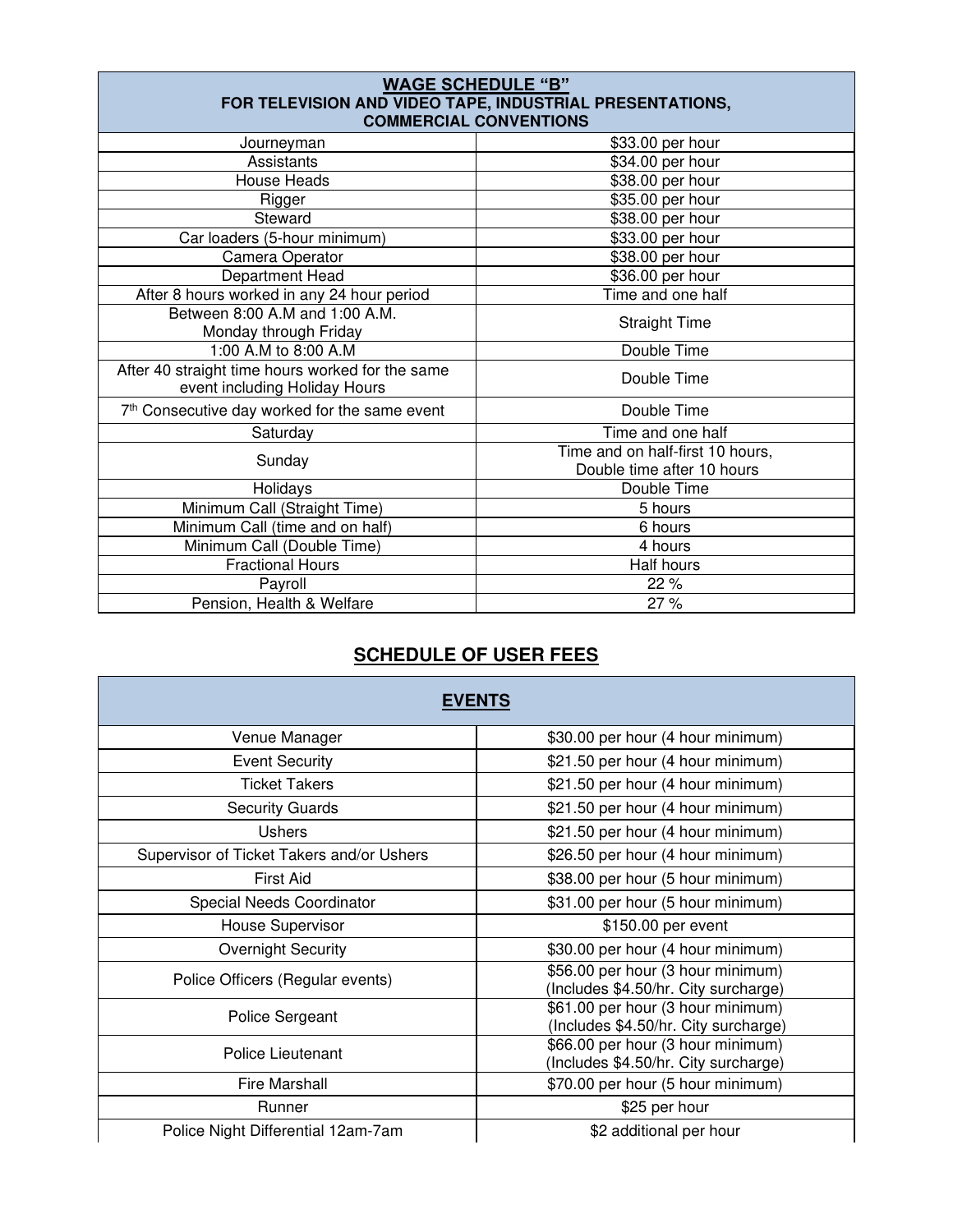| <b>CLEAN-UP COST SCHEDULE</b>                                  |                       |  |  |  |
|----------------------------------------------------------------|-----------------------|--|--|--|
| <b>Attendance</b>                                              | Cost                  |  |  |  |
| Half-house (2 <sup>nd</sup> tier closed) 0-2500                | \$1,200.00            |  |  |  |
| Full-house 2501-Sellout                                        | \$1,500.00            |  |  |  |
| <b>Restroom Attendant</b>                                      | \$19.50 per hr.       |  |  |  |
| <b>Dressing Rooms</b>                                          | \$200.00/ performance |  |  |  |
| Confetti Clean Up Fee                                          | \$500.00/ performance |  |  |  |
| Ashe Auditorium Cleaning                                       | \$250 per day         |  |  |  |
| <b>Riverfront Cleaning (All Space)</b>                         | \$600 per day         |  |  |  |
| <b>Riverfront Cleaning (Single Room)</b>                       | \$250 per day         |  |  |  |
| Miami Conference Center Meeting Rooms<br>\$40 per room per day |                       |  |  |  |

### **EQUIPMENT COST SCHEDULE**

| Air Conditioning                                 | \$70.00 per hour           |  |
|--------------------------------------------------|----------------------------|--|
| Diffusion Hazer                                  | \$50.00 per performance    |  |
| Cyc                                              | \$100.00 per day           |  |
| Dimmer                                           | \$100.00 per day           |  |
| Easel                                            | \$8.000. ea.               |  |
| Genie Lift                                       | Available on Request       |  |
| Clear Comms. (House electric included at no fee) | \$60.00 each               |  |
| Fork-lift                                        | Available on Request       |  |
| Lectern                                          | \$50.00 per day            |  |
| Par Lamps                                        | \$25.00 ea.                |  |
| Source Fours                                     | \$30.00 ea.                |  |
| Spotlight                                        | \$150.00 ea                |  |
| Tables (any size)                                | \$5.00 ea.                 |  |
| Tables w/ Cloth                                  | \$10.00 ea.                |  |
| Tables w/ Skirt                                  | $$15.00$ ea.               |  |
| <b>Barricades</b>                                | \$13.00 ea.                |  |
| Chairs $(1 - 50)$                                | 2.00 ea                    |  |
| Chairs (51 - 250)                                | 1.00 ea.                   |  |
| Chair $(250 +)$                                  | $0.50$ ea.                 |  |
| Dance Floor                                      | \$6.00 per 3' X 3' Section |  |
| <b>Risers</b>                                    | \$23.00 ea.                |  |
| <b>Freight Elevator</b>                          | \$19.50 per hour           |  |
| Dumpster                                         | \$900                      |  |
|                                                  |                            |  |

| <b>MISCELLANEOUS</b>                      |                              |  |  |
|-------------------------------------------|------------------------------|--|--|
| Wireless Miscellaneous, Extended monitors | Pricing available on request |  |  |
| Remove House Sound                        | \$1200.00                    |  |  |
| Remove House Lights                       | Available on Request         |  |  |

**\*All rates are subject to Florida State Sales Tax @ 7% All rates are subject to change without notice.**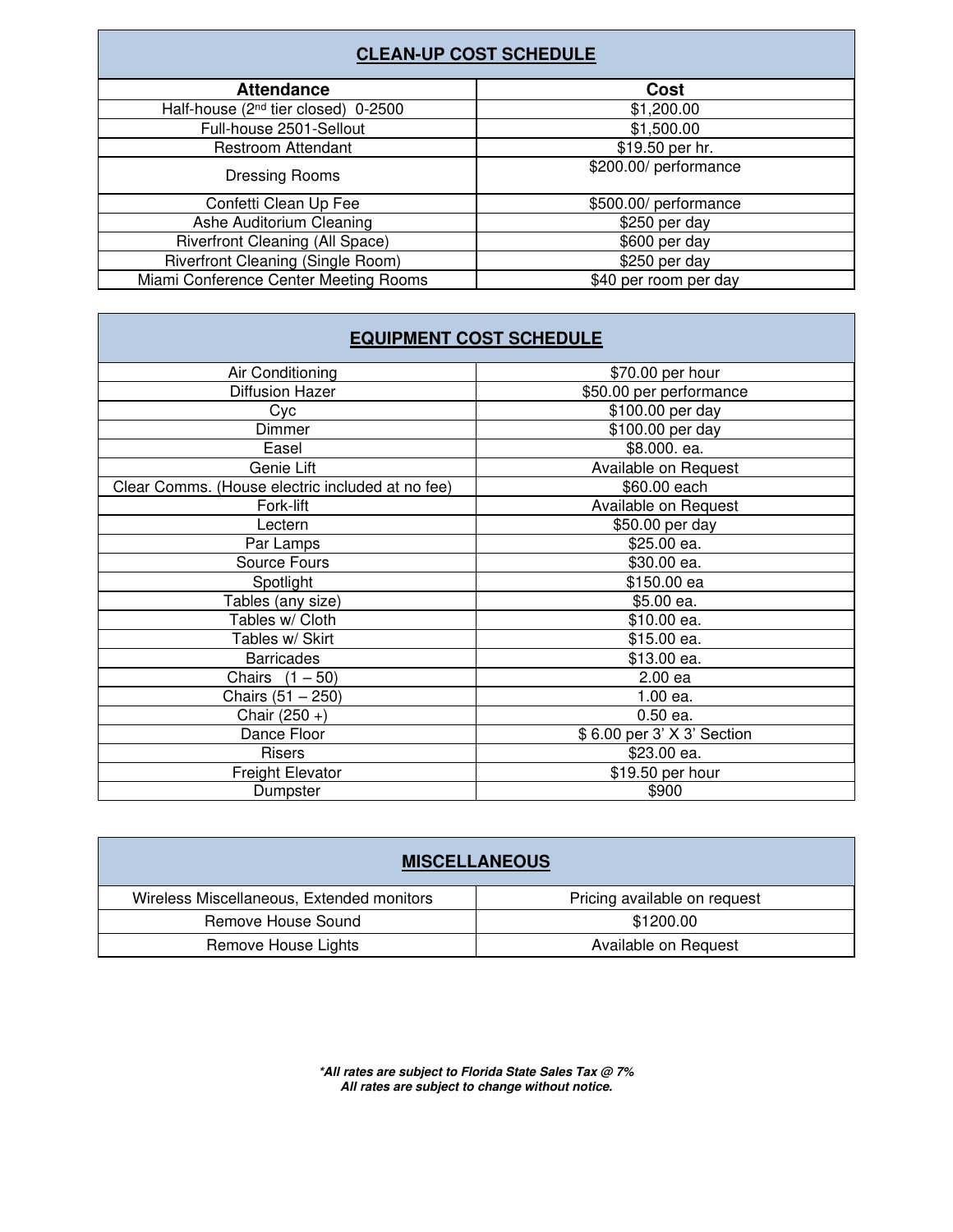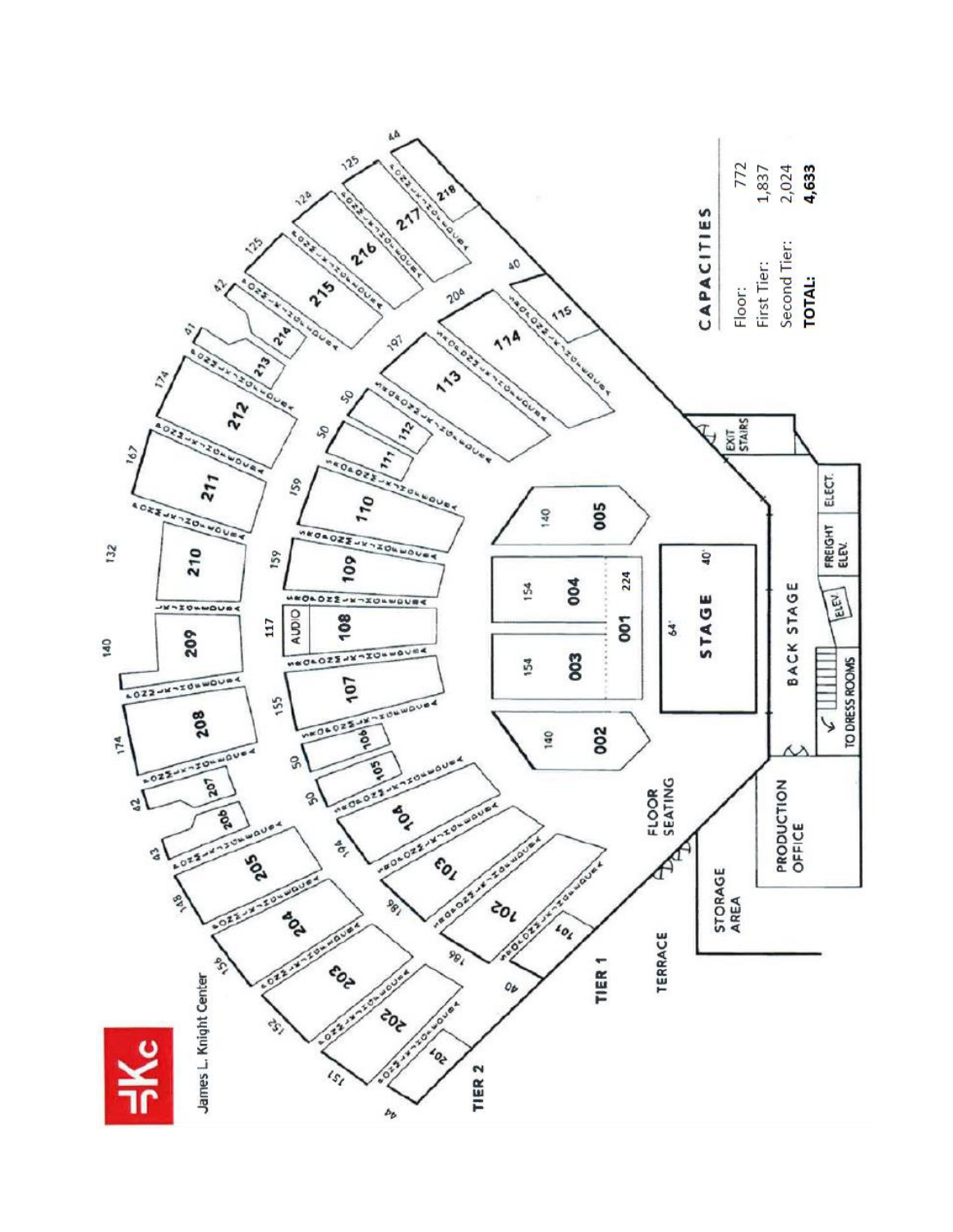### **JAMES L. KNIGHT CENTER**

### **Auditorium Rigging Specification**

| Set No.        | Dist. Off<br><b>Back Wall</b> |                | <b>Pipe</b><br>Length |
|----------------|-------------------------------|----------------|-----------------------|
| 1              | 43'                           | 3"             |                       |
| $\overline{2}$ | 42'                           | 9"             | 70'                   |
| $\overline{3}$ | 41'                           | 3"             |                       |
| $\overline{4}$ | 39'                           | 9"             |                       |
| 5              | 38'                           | $\overline{0}$ |                       |
| $\overline{6}$ | 36'                           | 3"             |                       |
| $\overline{7}$ | 35'                           | 1"             |                       |
| $\overline{8}$ | 33'                           | $0"$           |                       |
| $\overline{9}$ | 29'                           | 6"             |                       |
| 10             | 27'                           | 4"             |                       |
| 11             | 25'                           | 6"             |                       |
| 12             | 23'                           | 8"             |                       |
| 13             | 21'                           | 10"            |                       |
| 14             | 21'                           | 4"             |                       |
| 15             | 20'                           | $8"$           |                       |
| 16             | 19'                           | 4"             |                       |
| 17             | 16'                           | 10"            |                       |
| 18             | 16'                           | 0"             |                       |
| 19             | 14'                           | 0"             |                       |
| 20             | 12'                           | 0"             |                       |
| 21             | $5^{\prime}$                  | 0"             |                       |
| 22             | $2^{\prime}$                  | $0"$           | 60'                   |
| 23             | N/A                           |                | 40'                   |
| 24             | N/A                           |                | 40'                   |

| lΑ | (25)                   | 85' | າ" | 54' |
|----|------------------------|-----|----|-----|
| 2A | (26)                   | 84' | 3" |     |
| 3A | 27                     | 82' | 9" |     |
| 4A | (28)                   | 75' | 9" |     |
| 5A | '29'                   | 65' | 3" |     |
| 6A | $^{\prime}30^{\prime}$ | 63' | 9" |     |
| 7Α | ΄31                    | 60  | 9" |     |
| 8A | (32)                   | N/A |    | 25  |
| 9Α | $^{\prime}33$          | N/A |    | 25' |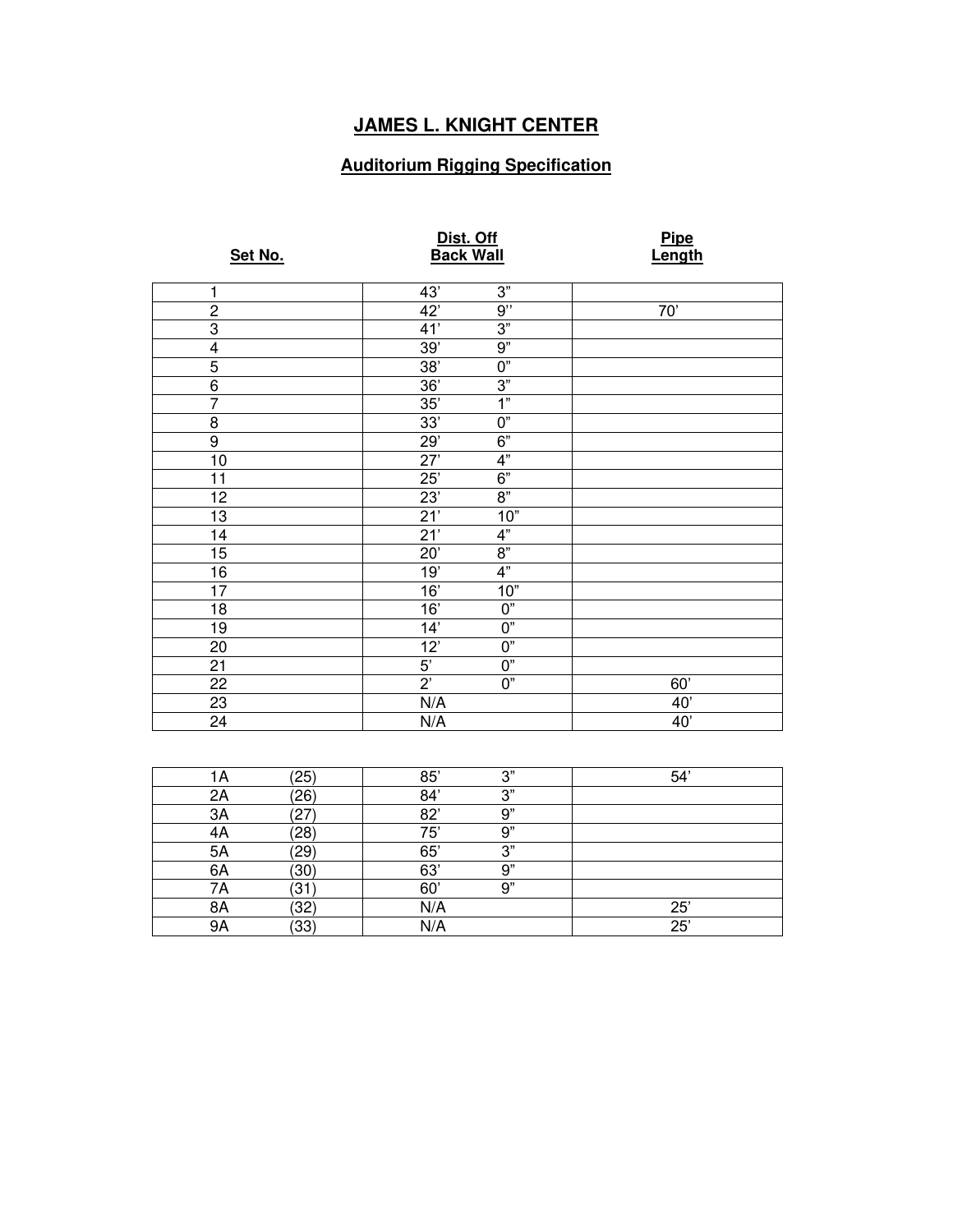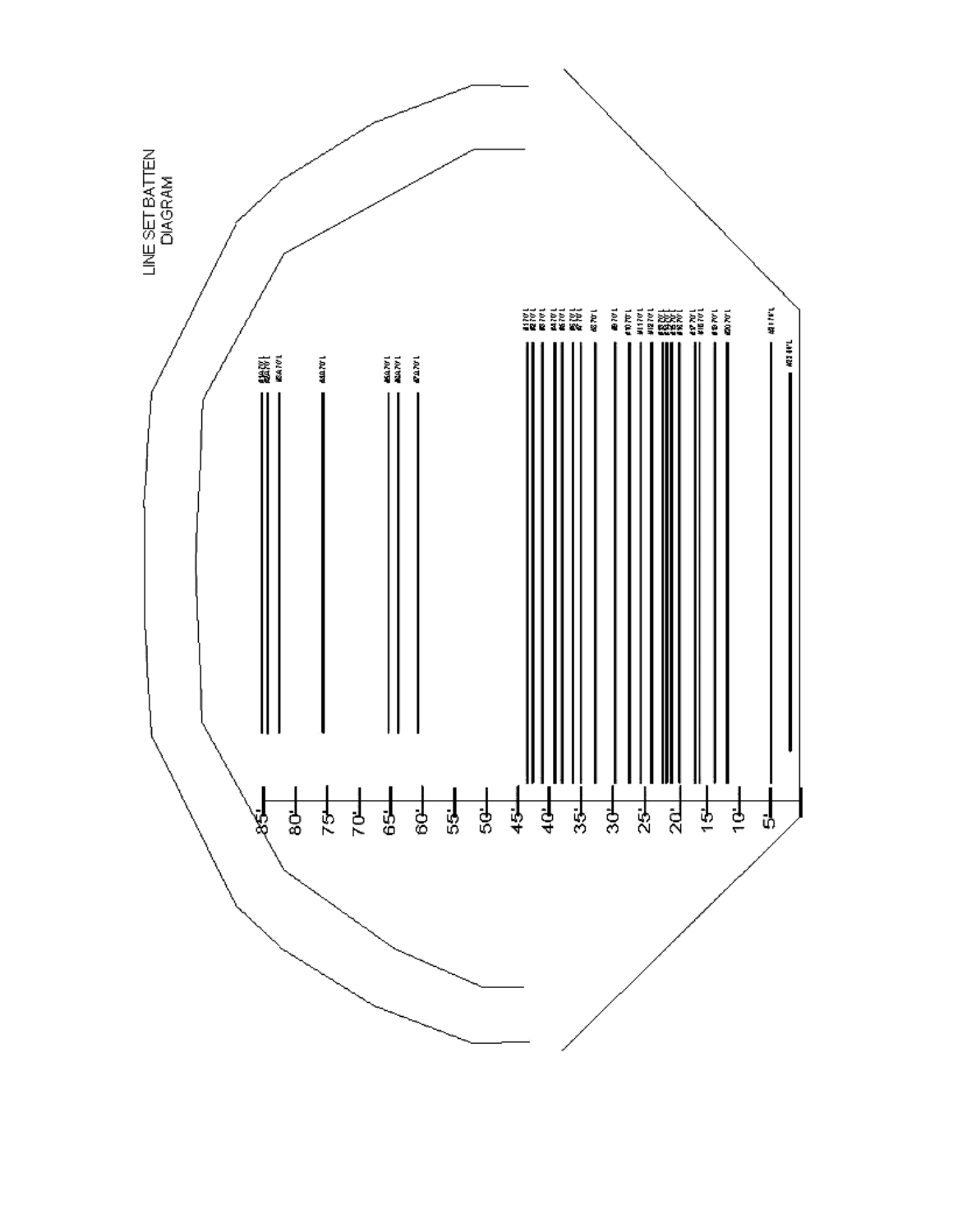### **JAMES L. KNIGHT CENTER**

### **ANCILLARY RENTAL RATES**

| <b>LOCATION</b>                              | <b>REGISTRATION</b> | <b>COFFEE BREAK</b> | <b>OTHERS</b> |
|----------------------------------------------|---------------------|---------------------|---------------|
| Glass wall                                   | \$100.00            | \$75.00             | \$100.00      |
| Promenade - Lower,<br>(Includes Orchid Area) | \$100.00            | \$75.00             | \$375.00      |
| Promenade - Upper                            | \$100.00            | \$75.00             | \$375.00      |
| <b>River walk</b>                            | \$100.00            | \$75.00             | \$475.00      |
| <b>Regency Corridor</b>                      | \$100.00            | \$75.00             | \$375.00      |
| <b>Entrance Level Patio</b>                  | \$100.00            | \$75.00             | \$375.00      |
| South Lobby                                  | \$100.00            | \$75.00             | \$300.00      |
| Central Lobby                                | \$100.00            | \$75.00             | \$150.00      |
| North Lobby                                  | \$100.00            | \$75.00             | \$150.00      |
| JLK Lobby area                               | \$100.00            | \$75.00             | \$1,500.00    |
| <b>Third Level Terrace</b>                   | \$100.00            | \$75.00             | \$175.00      |
| <b>Under Escalator</b>                       | \$100.00            | \$75.00             | \$100.00      |
| Ashe Auditorium<br>Lecture Hall              | \$100.00            | \$75.00             | \$175.00      |

### **MIAMI CONVENTION CENTER**

#### **General Information**

Utilizing both the Lobby and Ground Levels of the James L. Knight International Center, the Miami Convention Center is comprised of two primary and three secondary function areas; on the Lobby Level is the 28,000 square foot Riverfront Exhibition Hall which is dividable into North, Central, and South halls thus providing maximum flexibility for any exhibit, meeting, or banquet function; located outside each hall is a generous lobby area, which can be used for exhibition space, registration or reception activities; outdoors on the Terrace Level is the beautiful River walk area overlooking the Miami River and downtown skyline, a truly unique location for any outdoor activities, meals or an elegant reception; also located on the Terrace Level inside the facility are the Upper and Lower Riverfront Promenade areas as well as the Regency Corridor. These areas provide convenient, centralized locations for exhibition, hospitality and registration functions in conjunction with any event held at the James L. Knight International Center.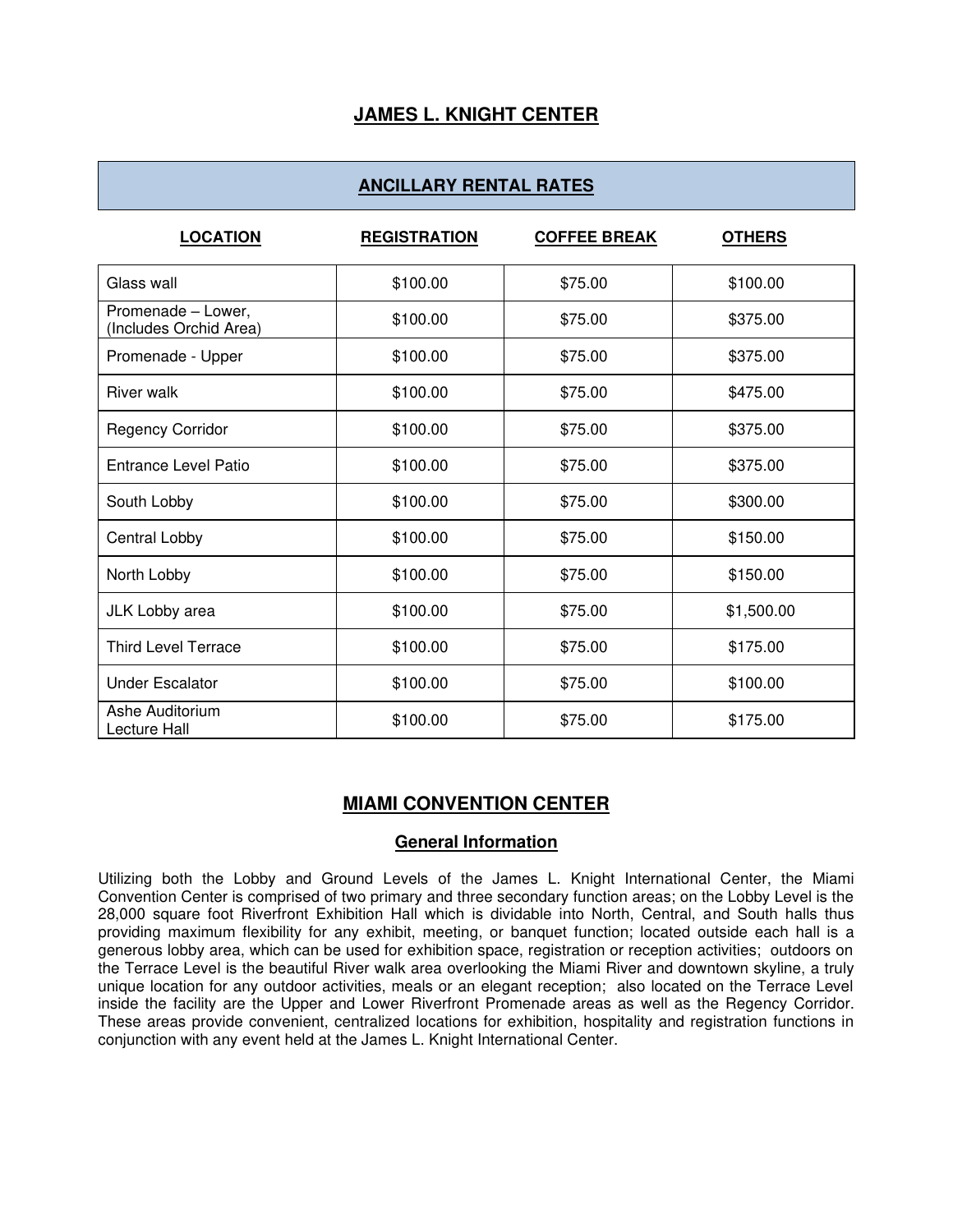| <b>RIVERFRONT EXHIBITION HALL</b>    |                                                                           |      |       |           |                           |                            |                   |  |  |  |
|--------------------------------------|---------------------------------------------------------------------------|------|-------|-----------|---------------------------|----------------------------|-------------------|--|--|--|
| Area                                 | <b>School</b><br><b>Theatre</b><br><b>Banquet</b><br><b>Style</b><br>Room |      |       | Reception | 8 X 10<br><b>Exhibits</b> | 10 X 10<br><b>Exhibits</b> | Ceiling<br>Height |  |  |  |
| <b>North Hall</b><br>11,000 Sq. ft   | $300*$                                                                    | 550  | 940*  | 1833      | 45                        | 40                         | 11'               |  |  |  |
| <b>Central Hall</b><br>13,000 Sq. ft | $370*$                                                                    | 800  | 1360* | 2167      | 50                        | 50                         | 11'               |  |  |  |
| <b>South Hall</b><br>4,000 Sq. ft    | 164                                                                       | 300  | 380   | 667       | 20                        | 18                         | 13'               |  |  |  |
| <b>All Space</b><br>28,000 Sq. ft.   | 834*                                                                      | 1650 | 2680* | 4667      | 110                       | 103                        | $11' - 13'$       |  |  |  |

\*Theater style and schoolroom set up are not recommended due to columns in North and Central Halls. Schoolroom table capacity based on single occupancy tables spaced at 24" with 4' walkways between rows of three.

#### **Technical Specifications**

Floor covering: Carpet Column spacing: Carpet Column spacing: Carpet 20' on C

Column spacing: 30' on Center (North and Central only)<br>Lighting: Fluorescent and Incandescent Lighting: Fluorescent and Incandescent<br>Electrical: 60A 30 per column @ 120 / 20 60A 30 per column @ 120 / 208V plus 1-200A 40@ 120 / 208V Access:<br>
22' X 10' X 10' freight elevator 22,000 lb. Cap.<br>
Uideo and Audio: Elevator 22,000 lb. Cap. Video and Audio: 
Hookups Available<br>
Ceiling Height: 
Hookups Available<br>
Minimum 10' – Max Ceiling Height: Minimum 10' – Maximum 13'<br>
Ceiling Type: The Country Drop acoustical tile Ceiling Type: Drop acoustical tile<br>
Internet Service: Wireless / Hardwire Internet Service: Wireless / Hardwire T1<br>
Telephone: 12 pair cable per colum 12 pair cable per column Floor capacity: 100 lbs. per square foot

### **RIVERFRONT EXHIBITION HALL**

| <b>RENTAL RATE SCHEDULE EXHIBITIONS</b> (Including Load In/Load Out Days) |                     |                |                   |  |  |  |  |  |  |
|---------------------------------------------------------------------------|---------------------|----------------|-------------------|--|--|--|--|--|--|
| <b>Area Days</b>                                                          | <b>Gross Sq. Ft</b> | 1-3 Day Charge | <b>Additional</b> |  |  |  |  |  |  |
| <b>North Hall</b>                                                         | 11,000              | \$3,300.00     | 950.00<br>\$      |  |  |  |  |  |  |
| <b>Central Hall</b>                                                       | 13,000              | \$3,900.00     | \$1,150.00        |  |  |  |  |  |  |
| <b>South Hall</b>                                                         | 4,000               | \$1,200.00     | 350.00<br>\$.     |  |  |  |  |  |  |
| <b>All Space</b>                                                          | 28,000              | \$8,400.00     | \$2,400.00        |  |  |  |  |  |  |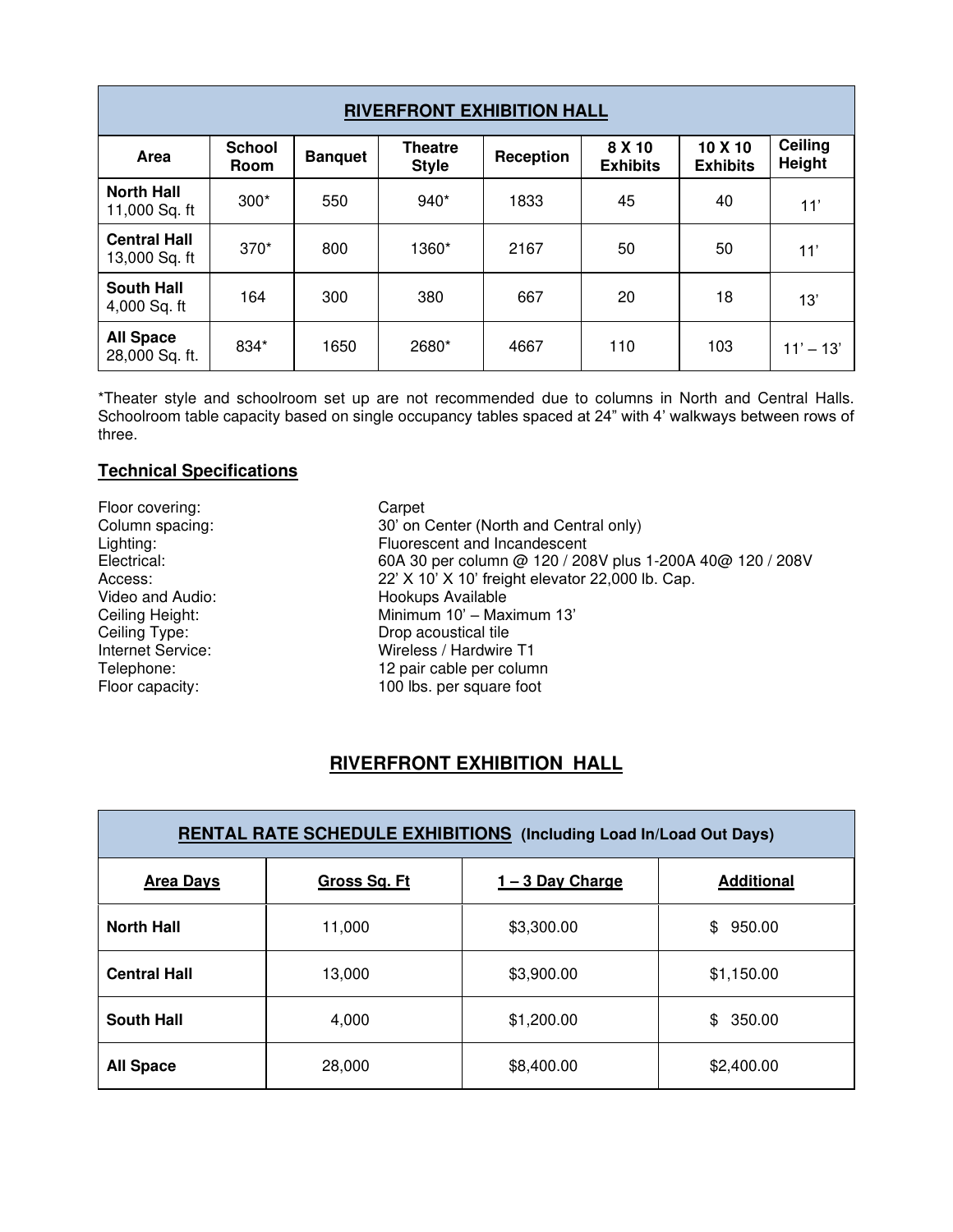| <b>MEETING AND SEMINAR RATE PER DAY (Excluding Set Up Costs)</b> |              |                     |  |  |  |  |  |  |  |
|------------------------------------------------------------------|--------------|---------------------|--|--|--|--|--|--|--|
| <b>Area Days</b>                                                 | Gross Sq. Ft | <b>Daily Charge</b> |  |  |  |  |  |  |  |
| <b>North Hall</b>                                                | 11,000       | \$1,760.00          |  |  |  |  |  |  |  |
| <b>Central Hall</b>                                              | 13,000       | \$2,080.00          |  |  |  |  |  |  |  |
| <b>South Hall</b>                                                | 4,000        | \$<br>640.00        |  |  |  |  |  |  |  |
| <b>Riverfront Hall</b>                                           | 28,000       | \$4,480.00          |  |  |  |  |  |  |  |
| <b>OTHER EVENTS</b>                                              |              |                     |  |  |  |  |  |  |  |
| <b>Area Days</b>                                                 | Net. Sq. Ft  | <b>Daily Charge</b> |  |  |  |  |  |  |  |
| <b>Riverfront North</b>                                          | 11,000       | \$1,650.00          |  |  |  |  |  |  |  |
| <b>Riverfront Central</b>                                        | 13,000       | \$1,950.00          |  |  |  |  |  |  |  |
| <b>Riverfront South</b>                                          | 4,000        | \$1,200.00          |  |  |  |  |  |  |  |
| <b>Riverfront All</b>                                            | 28,000       | \$4,800.00          |  |  |  |  |  |  |  |
| <b>Lobby North</b>                                               | 6,156        | 150.00<br>\$        |  |  |  |  |  |  |  |
| <b>Lobby Central</b>                                             | 2,500        | 150.00<br>\$        |  |  |  |  |  |  |  |
|                                                                  |              |                     |  |  |  |  |  |  |  |

Please note that Catering Rates for all functions where the exclusive caterer of the Center is responsible for all costs of set up take down and cleaning of an event the cost shall be \$2.50 per person with the following as minimum amount of people per event. If more than one hall is used the minimum amount of people shall be combined.

**Hall**  $A - North =$  250 people **Hall B** – Central = 300 people<br>**Hall C** – South = 200 people **Hall C** – South =

| PRE OR POST CONCERT EVENT |            |                     |  |  |  |  |  |  |  |
|---------------------------|------------|---------------------|--|--|--|--|--|--|--|
| Area                      | Net Sq. Ft | <b>Daily Charge</b> |  |  |  |  |  |  |  |
| <b>Riverfront North</b>   | 11,000     | \$900.00            |  |  |  |  |  |  |  |
| <b>Riverfront Central</b> | 13,000     | \$1,000.00          |  |  |  |  |  |  |  |
| <b>Riverfront South</b>   | 4,000      | \$400.00            |  |  |  |  |  |  |  |
| <b>Riverfront All</b>     | 28,000     | \$2,200.00          |  |  |  |  |  |  |  |

Rates for nonprofit entities for use of any area in the Exhibit Hall should have a 15 percent discount when available upon prior receipt of valid IRS 501 C3 Certificate.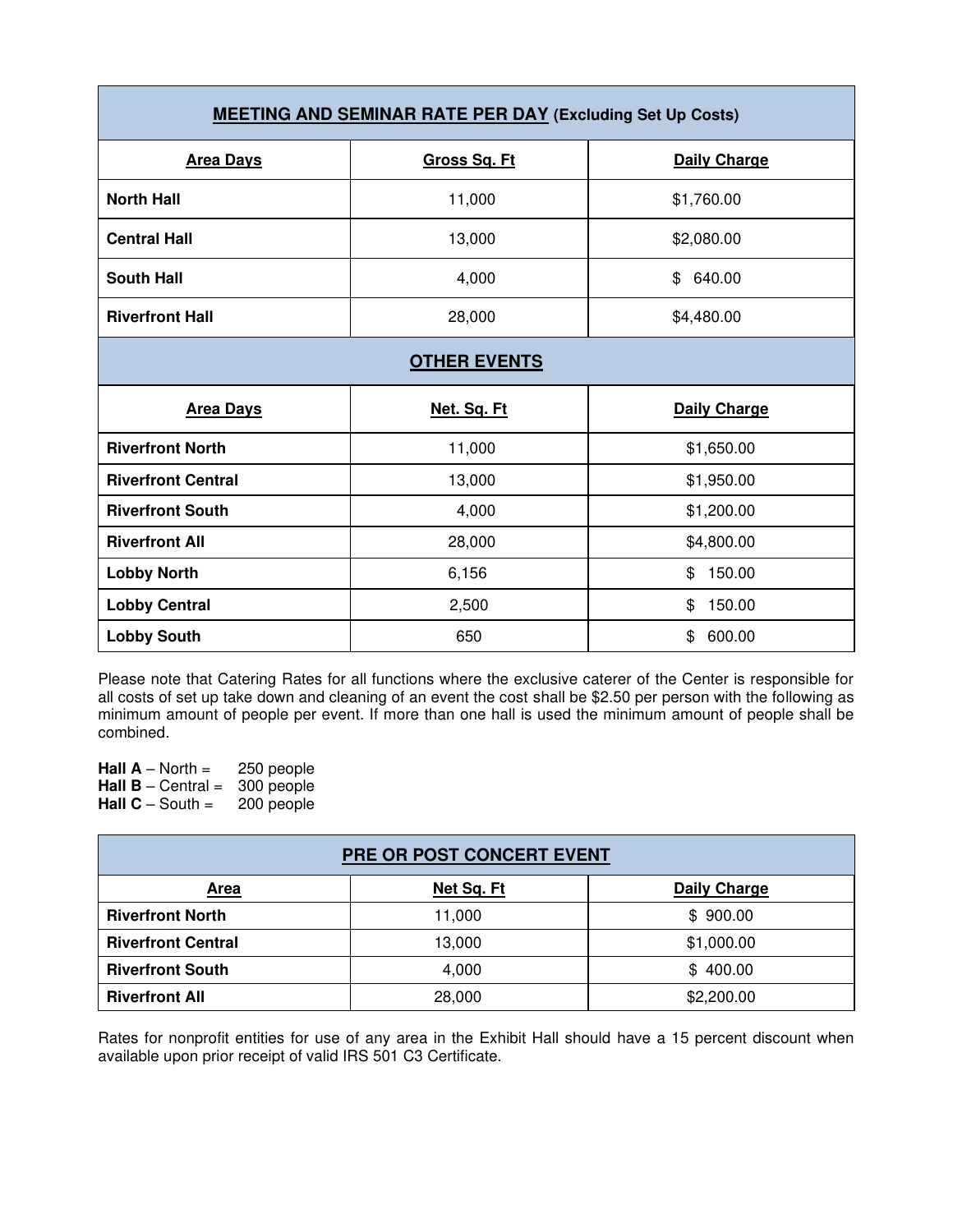| PUBLIC DANCES, PARTIES OR OTHER FUNCTIONS WITH NO FOOD SERVICE PROVIDED<br>(Not connected with any other activity or convention) |                     |             |  |  |  |  |  |  |  |
|----------------------------------------------------------------------------------------------------------------------------------|---------------------|-------------|--|--|--|--|--|--|--|
| <u>Area</u>                                                                                                                      | <b>Daily Charge</b> |             |  |  |  |  |  |  |  |
| <b>Riverfront North</b>                                                                                                          | 11,000              | \$3,500.00  |  |  |  |  |  |  |  |
| <b>Riverfront Central</b>                                                                                                        | 13,000              | \$4,500.00  |  |  |  |  |  |  |  |
| <b>Riverfront South</b>                                                                                                          | 4.000               | \$2,500.00  |  |  |  |  |  |  |  |
| <b>Riverfront All</b>                                                                                                            | 28,000              | \$10,500.00 |  |  |  |  |  |  |  |

#### **JAMES L. KNIGHT CENTER EXHIBIT AREA NEEDS**

| Pipe & Drape 8' (free standing)                                                        | \$2.00 per linear foot  |
|----------------------------------------------------------------------------------------|-------------------------|
| Pipe & Drape 3' (free standing)                                                        | \$1.00 per linear foot  |
|                                                                                        |                         |
| 8'X10' Booths, Includes: (1) 8' Skirted table,<br>(2) Exhibit chairs & (1) Wastebasket |                         |
| Quantity: 1-20                                                                         | \$55 each per day       |
| Quantity: 21-60                                                                        | \$45 each per day       |
| Quantity: $61+$                                                                        | \$40 each per day       |
| Exhibitor signs for booth                                                              | \$20.00 each (7" x 44") |
| <b>Registration Booth</b>                                                              | \$150.00 each           |
| Skirted Exhibit table (8' X 24")                                                       | \$15/day                |
|                                                                                        |                         |
| Stackable Banquet Chair                                                                |                         |
| Quantity: 1-50                                                                         | \$2.00 each per day     |
| Quantity: 51-200                                                                       | \$1.00 each per day     |
| Quantity: 201+                                                                         | \$.50 each per day      |
| Booth cleaning/Vacuuming                                                               | Available on request    |
| 40 yard Dumpster                                                                       | \$900 flat fee          |

**All rates are subject to Florida State Sales Tax @ 7% All rates are subject to change without notice**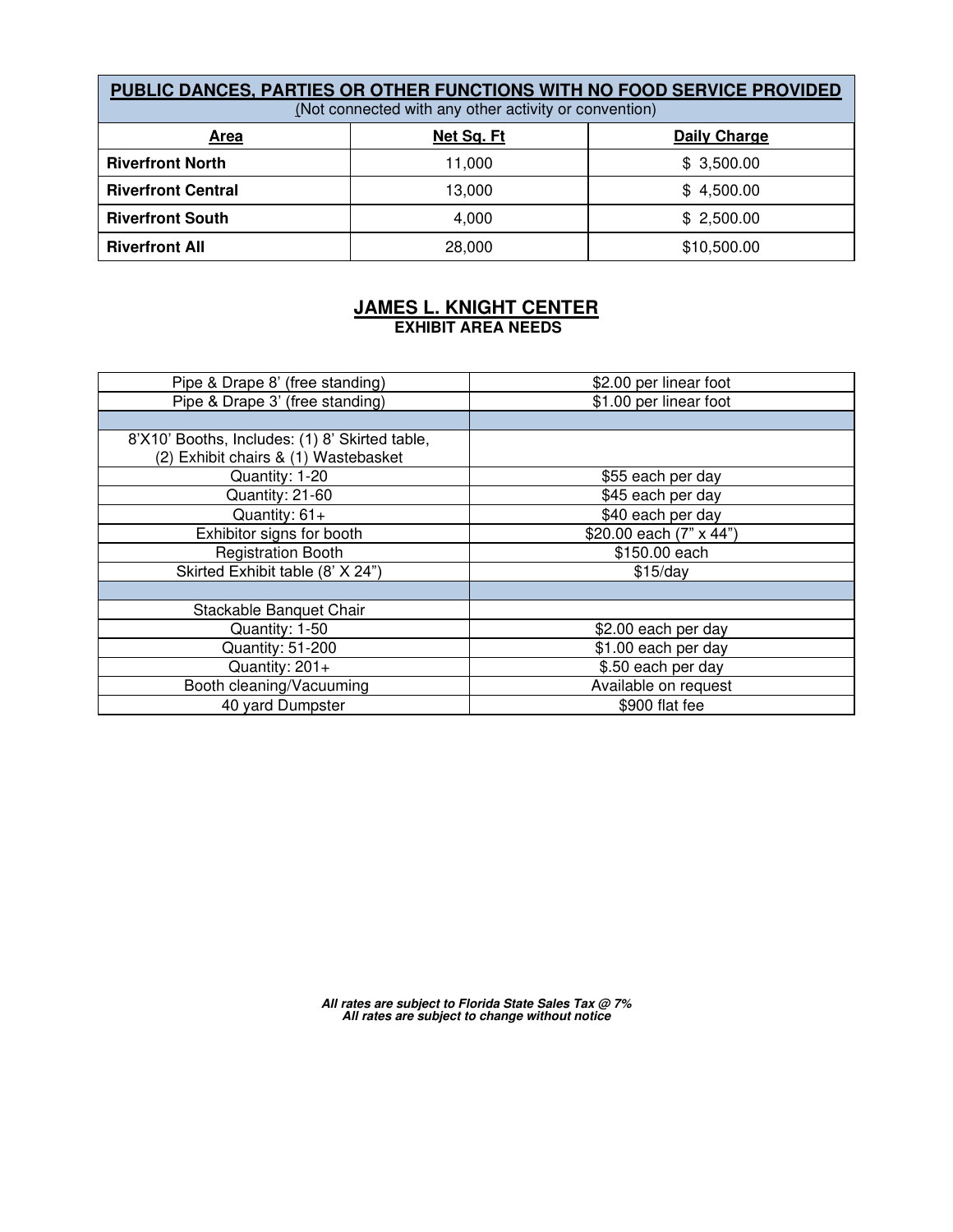

James L. Knight Center

### **Schedule of Rates and Room Capacities**

|                            | Daily<br>Rate | <b>Gross</b><br>Sq. Feet | Room<br><b>Dimensions</b>  | <b>Banquet</b><br>Capacity | Reception<br>Capacity | <b>Theatre</b><br>Capacity | Classroom<br>Capacity | Boardroom | U-Shape | Hollow<br>Square | Exhibit<br>10 x 10 |     | Nonprofit **  |
|----------------------------|---------------|--------------------------|----------------------------|----------------------------|-----------------------|----------------------------|-----------------------|-----------|---------|------------------|--------------------|-----|---------------|
| <b>RIVERFRONT HALL</b>     |               |                          |                            |                            |                       | 1111<br>1111               | X                     |           |         | in B             |                    |     |               |
| Riverfront Hall            | varies        | 28000                    | 260' x 117' x 11'<br>13'   | 1650                       | 4667                  | 2680                       | 834                   |           |         |                  | 123                |     | varies        |
| <b>Riverfront North</b>    | varies        | 11000                    | 117' x 116' x 11'          | 550                        | 1833                  | 940                        | 300                   |           |         |                  | 45                 |     | varies        |
| <b>Riverfront Central</b>  | varies        | 13000                    | 117' x 95' x 11'           | 800                        | 2167                  | 1360                       | 370                   |           |         |                  | 50                 |     | varies        |
| Riverfront South           | varies        | 4000                     | 47" x 109' x 13"           | 370                        | 667                   | 380                        | 164                   |           |         |                  | 20                 |     | varies        |
| North Lobby                | varies        | 6156                     | see plan                   |                            |                       |                            |                       |           |         |                  |                    |     | vanes         |
| Central Lobby              | varies        | 2500                     | see plan                   |                            |                       |                            |                       |           |         |                  |                    |     | varies        |
| South Lobby                | varies        | 650                      | see plan                   |                            |                       |                            |                       |           |         |                  |                    |     | varies        |
| THIRD FLOOR                |               |                          |                            |                            |                       |                            |                       |           |         |                  |                    |     |               |
| <b>JLK Outdoor Terrace</b> | varies        | 3300                     | 50' x 66'                  |                            |                       |                            |                       |           |         |                  |                    |     | varies        |
| JLK Theater Lobby          | \$1,500       | 13003                    | see plan                   |                            |                       |                            |                       |           |         |                  |                    | \$  | 1,275         |
| James L Knight Center      | varies        | 16000                    | varies                     | 1000                       | 1918                  | 4569                       | 800                   |           |         |                  |                    |     | <b>varies</b> |
| Ashe Auditorium*           | \$ 2,100      | 5917                     |                            |                            |                       | 444                        | 444*                  |           |         |                  |                    | \$  | 1,785         |
| Ashe Lobby                 | s<br>550      | 1764                     | 49' x 36'                  | 70                         | 150                   |                            |                       |           |         |                  |                    | Ś.  | 468           |
| <b>Board Room</b>          | s<br>500      | 483                      | $23' \times 21' \times 9'$ | 40                         | 50                    | 40                         | 28                    | 20        | 15      | 20               | 3                  | \$  | 425           |
| Foster                     | \$1,000       | 1008                     | 42" x 24" x 9"             | 60                         | 110                   | 100                        | 60                    | 40        | 35      | 40               | 6                  | \$  | 850           |
| Foster I OR II             | s<br>500      | 504                      | $21' \times 24' \times 9'$ | 40                         | 50                    | 50                         | 30                    | 20        | 15      | 20               |                    | \$  | 425           |
| Gallery                    | 475<br>s      | 1780                     | 89" x 20" x 9"             | 70                         | 300                   |                            |                       |           |         |                  |                    | s.  | 404           |
| Gautier                    | s<br>500      | 700                      | 28' x 25' x 9'             | 50                         | 50                    | 50                         | 30                    | 20        | 15      | 20               | 3                  | \$  | 425           |
| Ibis                       | s<br>600      | 1500                     | 60' x 26' x 9'             | 90                         | 120                   | 68                         | 63                    | 35        | 30      | 35               | $\overline{9}$     | \$  | 510           |
| Johnson                    | \$1,000       | 1008                     | $42' \times 48' \times 9'$ | 60                         | 110                   | 100                        | 60                    | 40        | 30      | 20               | 6                  | \$  | 850           |
| Johnson   OR II            | 500<br>s      | 504                      | $21' \times 24' \times 9'$ | 40                         | 50                    | 50                         | 30                    | 20        | 35      | 40               |                    | \$  | 425           |
| Merrick                    | \$1,150       | 2132                     | 41' x 52' x 9'             | 120                        | 200                   | 150                        | 110                   | 38        | 30      | 35               | 10                 | \$  | 978           |
| Merrick I OR II            | s<br>575      | 1066                     | $41' \times 26' \times 9'$ | 60                         | 100                   | 60                         | 50                    | 25        | 40      | 32               | 5                  | \$  | 489           |
| Miami Lecture Hall         | \$1,100       | 2375                     |                            |                            |                       |                            | 117                   |           |         |                  |                    | \$  | 935           |
| Mami Lecture Hallway       | 400<br>s      |                          |                            |                            |                       |                            |                       |           |         |                  |                    | \$  | 340           |
| Pearson                    | \$1,000       | 1300                     | 52' x 25' x 9'             | 100                        | 120                   | 110                        | 60                    | 30        | 30      | 30               | 3                  | \$. | 850           |
| Pearson   OR II            | 500<br>s      | 650                      | 26" x 25" x 9"             | 50                         | 60                    | 55                         | 30                    | 15        | 15      | 20               | з                  | \$  | 425           |
| Pre-Function Area          | 400<br>s      | 1147                     | $31' \times 37'$           | 60                         | 100                   |                            |                       |           |         |                  |                    | \$  | 340           |
| President                  | 500<br>s      | 483                      | $23' \times 21' \times 9'$ | 40                         | 50                    | 40                         | 28                    | 20        | 15      | 20               | 3                  | \$  | 425           |
| Stanford                   | s<br>500      | 483                      | $23' \times 21' \times 9'$ | 40                         | 50                    | 40                         | 28                    | 20        | 15      | 20               | 3                  | \$  | 425           |
| Terrace                    | 400<br>s      | 1400                     | 64' x 23'                  | 90                         | 150                   |                            |                       |           |         |                  |                    | \$  | 340           |
| Zamora                     | 500<br>s      | 483                      | 23' x 21' x 9'             | 40                         | 50                    | 40                         | 28                    | 20        | 15      | 20               | з                  | \$  | 425           |
| FORTH FLOOR                |               |                          |                            |                            |                       |                            |                       |           |         |                  |                    |     |               |
| Calusa                     | s<br>600      | 700                      | $25 \times 28$             | 50                         | 50                    | 30                         | 28                    | 15        | 15      | 20               | 3                  | s   | 510           |
| Flamingo                   | s<br>600      | 1620                     | 60' x 27' x 9'             | 90                         | 100                   | 68                         | 62                    | 35        | 30      | 30               | 9                  | \$  | 510           |
| Granada                    | s<br>500      | 525                      | $21' \times 25' \times 9'$ | 30                         | 50                    | 40                         | 26                    | 15        | 15      | 16               | 3                  | \$  | 425           |
| Macaw                      | 400<br>s      | 101                      | $8' \times 14'$            |                            |                       |                            |                       |           |         |                  |                    | 串   | 340           |
| Tequesta                   | 500<br>s      | 725                      | 29' x 25' x 12'            | 50                         | 60                    | 50                         | 30                    | 20        | 20      | 24               | 6                  | \$  | 425           |
| LOWER LEVEL                |               |                          |                            |                            |                       |                            |                       |           |         |                  |                    |     |               |
| Outdoor Riverwalk          | s<br>475      | 6665                     | see plan                   | 450                        | 1000                  | 350                        |                       |           |         |                  |                    | \$  | 404           |
| Upper Promenade            | 375<br>s      | 2444                     | see plan                   | 120                        | 250                   |                            |                       |           |         |                  | 8                  | \$  | 319           |
| Lower Promenade            | s<br>375      | 2625                     | see plan                   | 120                        | 250                   |                            |                       |           |         |                  | 12                 | \$  | 319           |

\*Seats have writing arms

\*\* Must provide Nonprofit Certificate (501 C3) and Florida Tax Exempt (DR14) to receive 15% discount

~Signed contract and deposit must be received before any booking confirmed

~Rental begin at the time specified in the contract

Approved: March 15, 2015

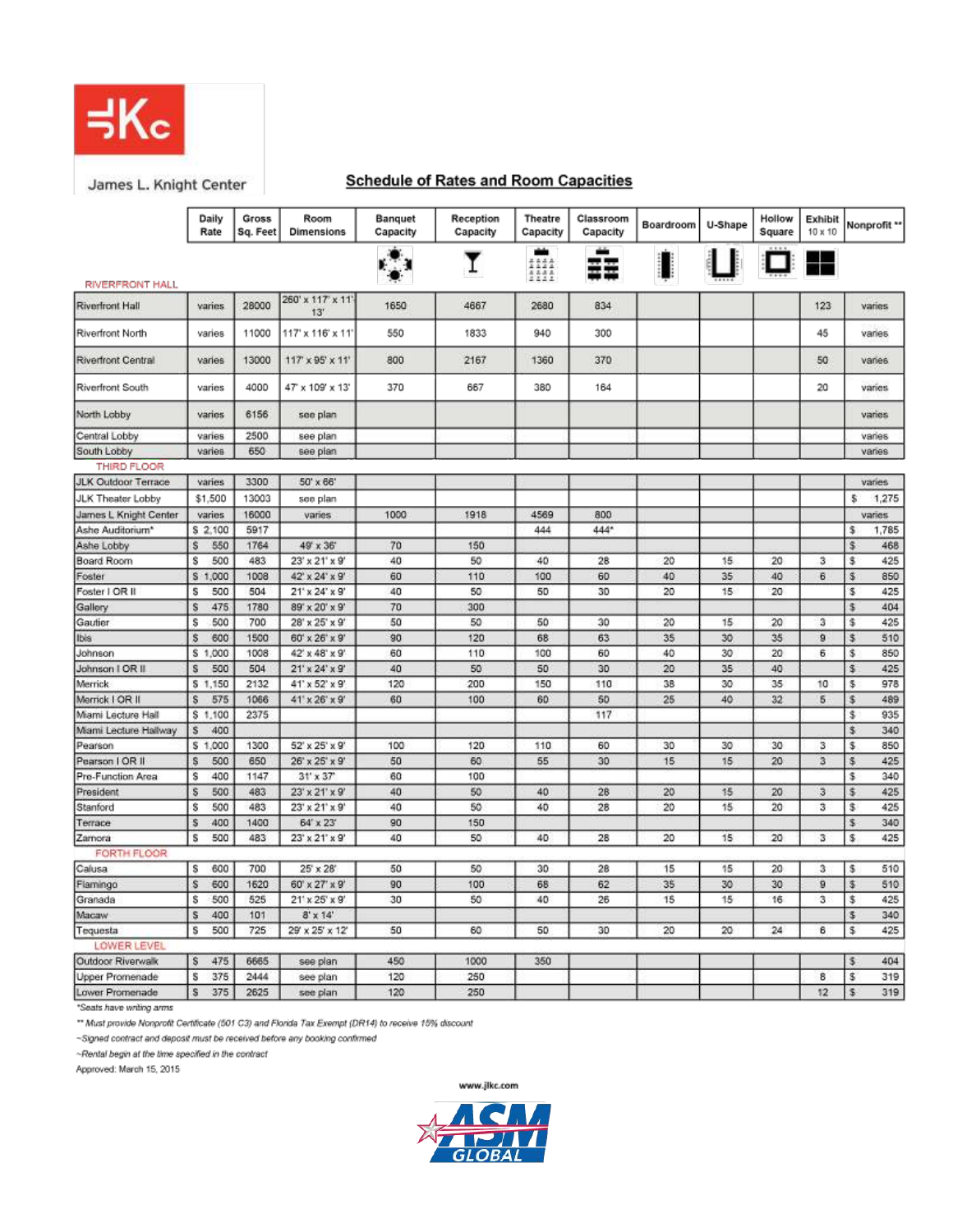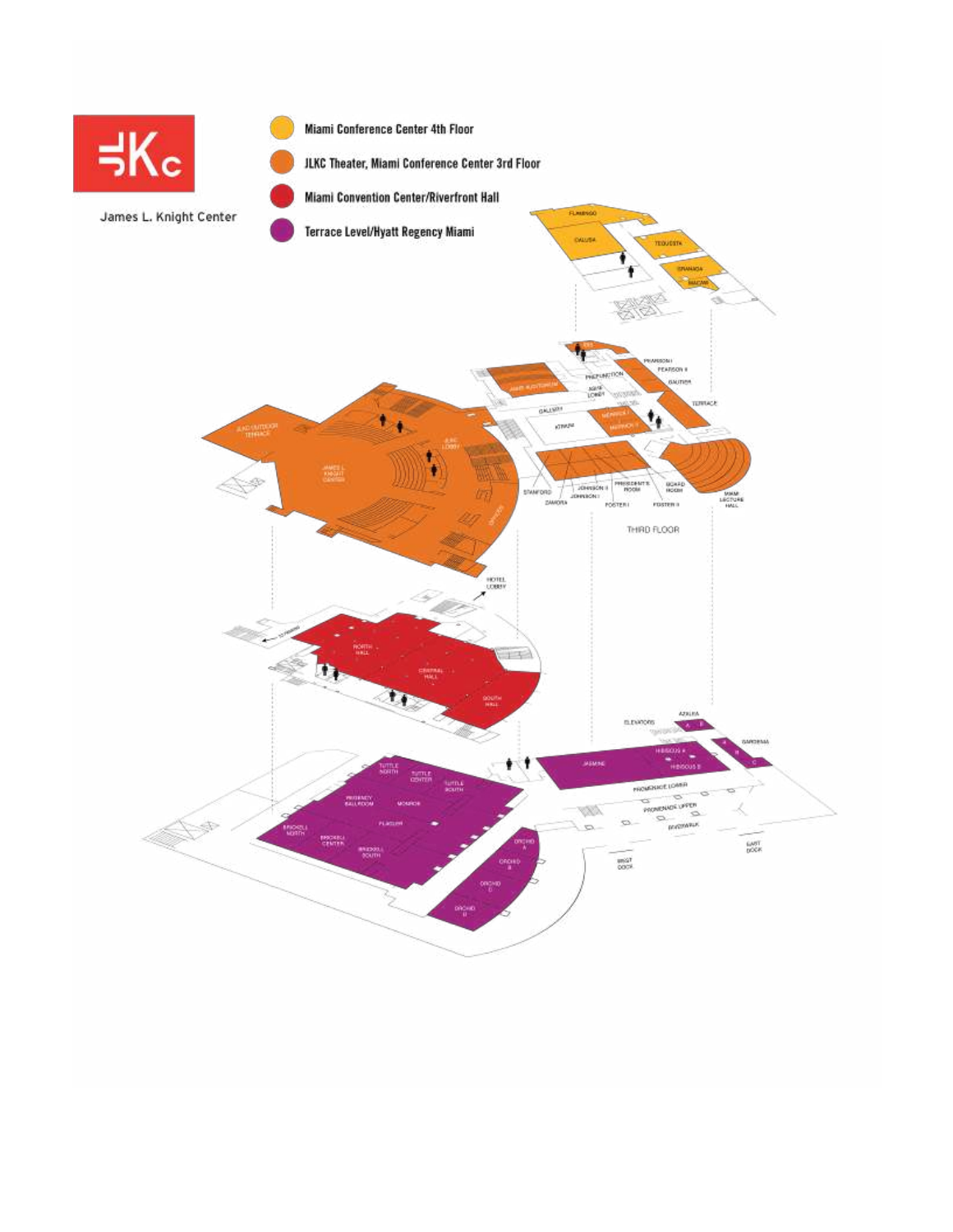





### Miami Conference Center 4th Floor

Meeting Room Floor Plans, Room Dimensions & Capacities

|              | <b>Reom Dimensions</b><br>Length x Width x Height | Square<br>Feet | Banquet | Reception | Theater | Classroom | Boardroom | U-Shape | Hollow<br>Square | Exhibit<br>10x10 |
|--------------|---------------------------------------------------|----------------|---------|-----------|---------|-----------|-----------|---------|------------------|------------------|
| Calusa       | 25' x 28'                                         | 700            | 50      | 50        | 30      | 28        | 15        | 15      | 20               | 3.               |
| Granada      | $21'$ x $25'$ x $9'$                              | 525            | 30      | 50        | 40      | 26        | 15        | 15      | 16               |                  |
| Tequesta     | 29' x 25' x 12'                                   | 725            | 50      | 60        | 50      | 30        | 20        | 20      | 24               | 6                |
| Flamingo     | 60' x 27' x 9'                                    | .620           | 90      | 100       | 68      | 62        | 35        | 30      | 30               | ٥                |
| <b>Масам</b> | 5x14                                              | 101            |         |           |         |           |           |         |                  |                  |